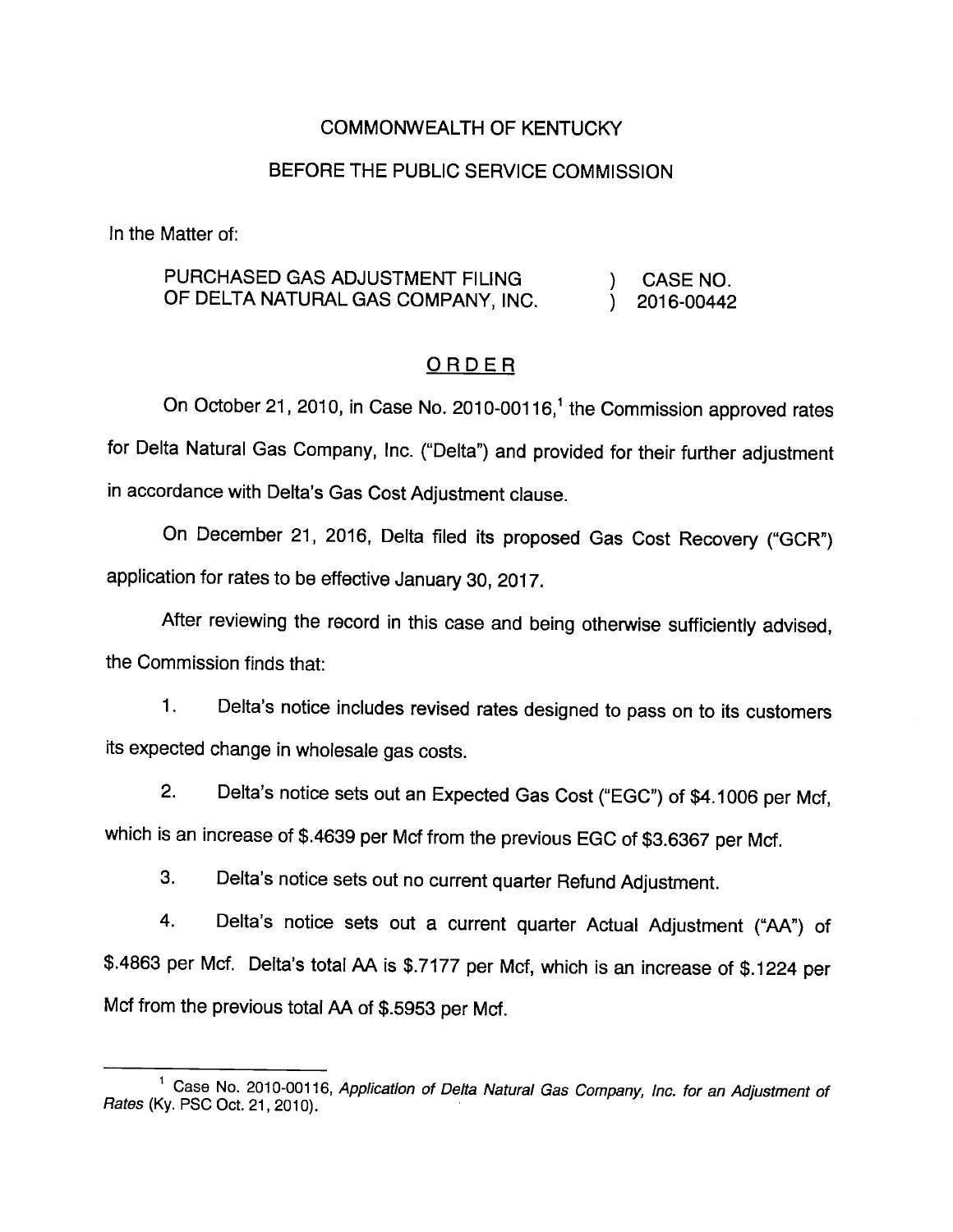5. Delta's notice sets out a current quarter Balance Adjustment ("BA") of (\$.0149) per Met. Delta's total BA is \$.1278 per Met, which is a decrease of \$.0189 per Mcf from the previous BA of \$.1467 per Mcf.

6. Delta's GCR rate is \$4.9461 per Mcf, which is an increase of \$.5674 per Mcf from the previous GCR rate of \$4.3787 per Mcf.

7. The rates as proposed by Delta and set forth in the Appendix to this Order are fair, just, and reasonable and should be approved for final meter readings by Delta on and after January 30, 2017.

IT IS THEREFORE ORDERED that:

1. The rates proposed by Delta and set forth in the Appendix to this Order are approved for final meter readings on and after January 30, 2017.

2. Within 20 days of the date of this Order, Delta shall file with this Commission, using the Commission's electronic Tariff Filing System, revised tariff sheets setting out the rates approved herein and reflecting that they were approved pursuant to this Order.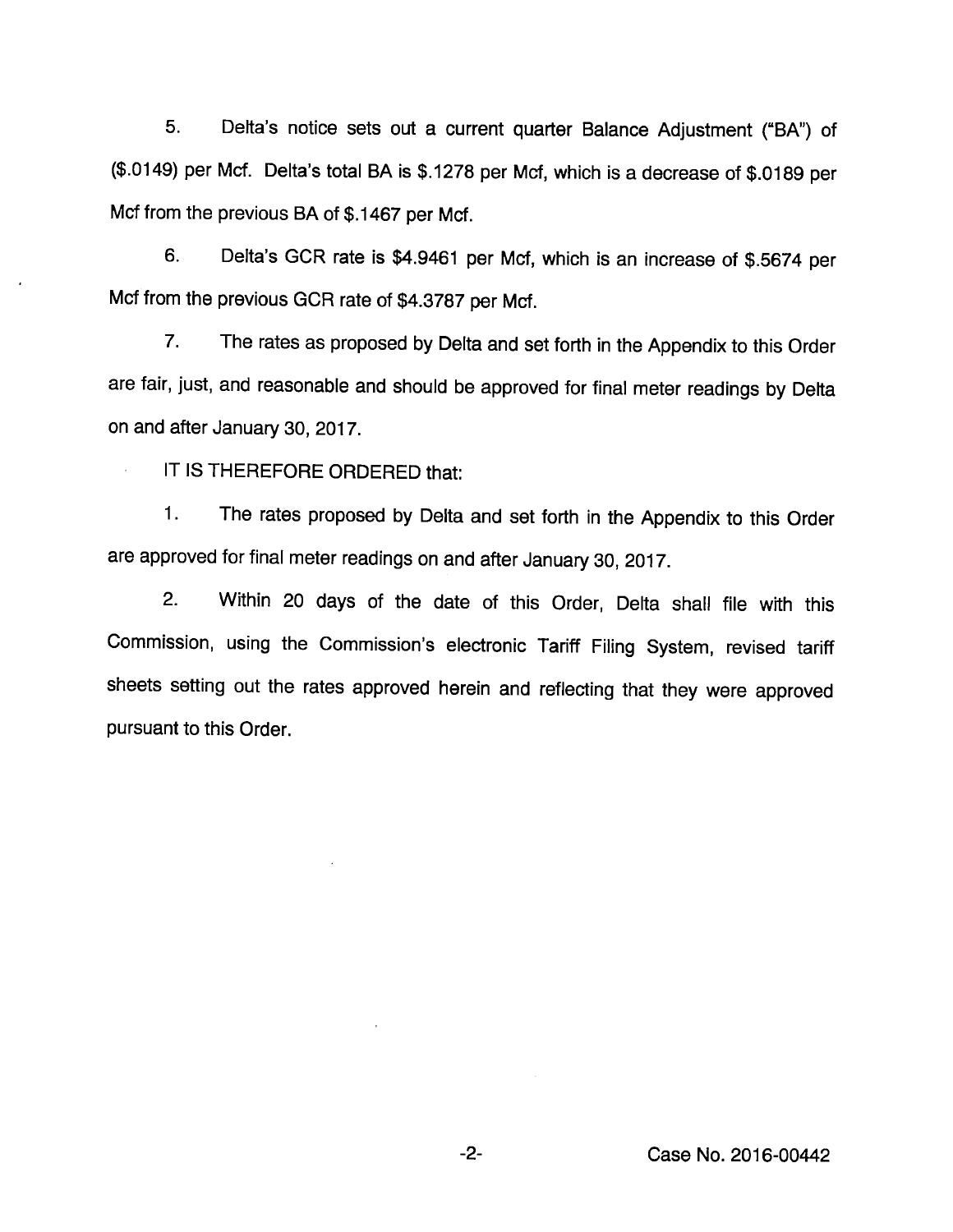By the Commission



ATTEST:

<u>Nathers</u> une a

Executive Director

Case No. 2016-00442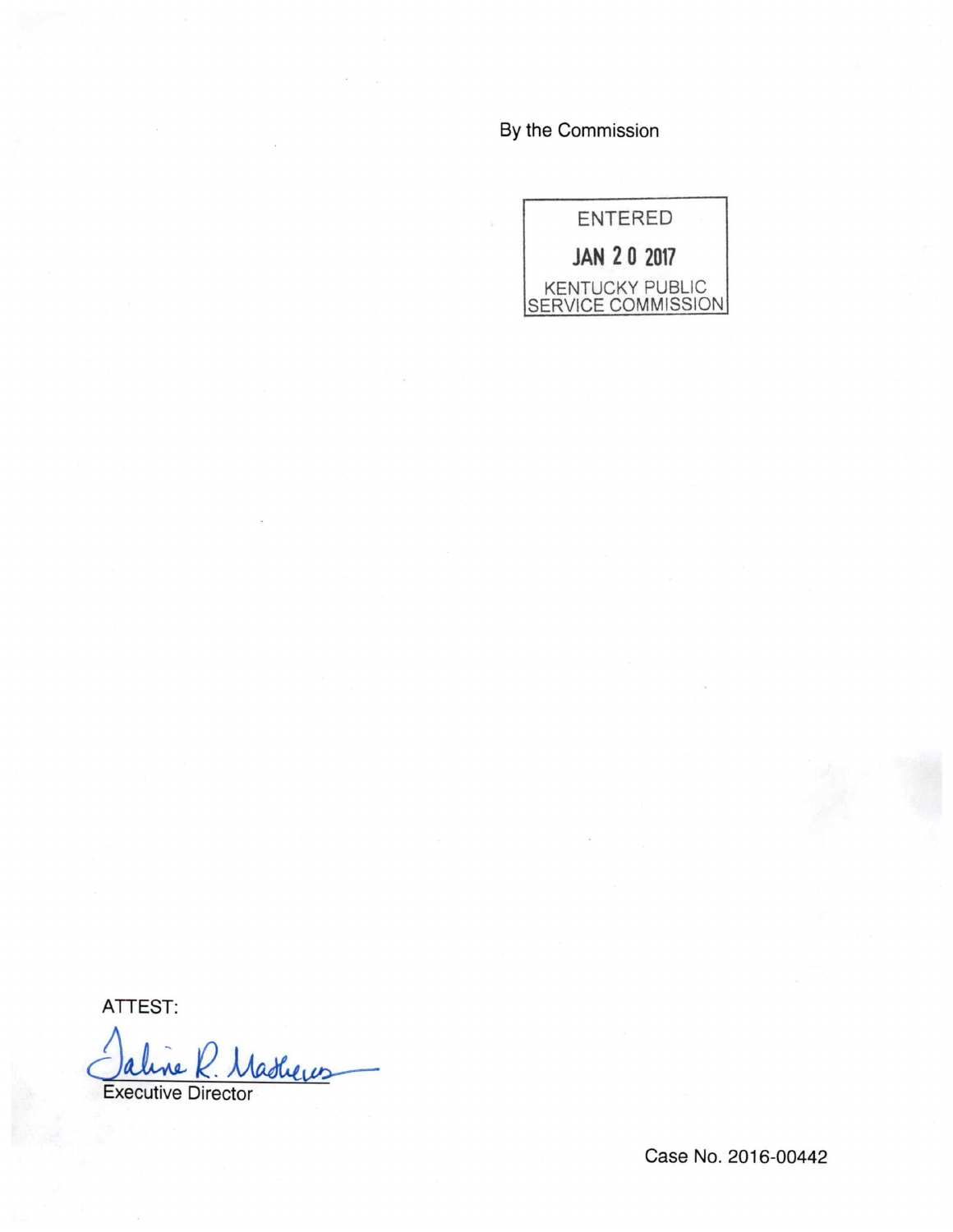### APPENDIX

## APPENDIX TO AN ORDER OF THE KENTUCKY PUBLIC SERVICE COMMISSION IN CASE NO. 2016-00442 DATED  $JAN$  20 2017

The following rates and charges are prescribed for the customers in the area served by Delta Natural Gas Company, Inc. All other rates and charges not specifically mentioned herein shall remain the same as those in effect under authority of this Commission prior to the effective date of this Order.

### RATE SCHEDULES

### **AVAILABILITY**

Available for general use by residential, commercial, and industrial customers.

### **RATES**

|                                                                                                                                   | <b>Base Rate</b>                                 | plus | <b>Gas Cost</b><br>Recovery<br>Rate<br>equals | <b>Total Rate</b>                |
|-----------------------------------------------------------------------------------------------------------------------------------|--------------------------------------------------|------|-----------------------------------------------|----------------------------------|
| Residential                                                                                                                       |                                                  |      |                                               |                                  |
| Monthly Service Charge<br>All Ccf                                                                                                 | \$<br>20.70<br>\$<br>.43185                      | \$   | .49461                                        | .92646<br>S.                     |
| Residential rates are also subject to the Conservation/Efficiency Program Cost<br>Recovery Component (CEPRC) of \$.01508 per Ccf. |                                                  |      |                                               |                                  |
| Small Non-Residential                                                                                                             |                                                  |      |                                               |                                  |
| Monthly Service Charge<br>All Ccf                                                                                                 | \$<br>31.20<br>$\mathbf{\hat{z}}$<br>.43185      | \$   | .49461                                        | .92646<br>\$                     |
| Large Non-Residential                                                                                                             |                                                  |      |                                               |                                  |
| <b>Monthly Service Charge</b><br>First<br>1-2,000 Ccf<br>Next<br>2,001-10,000 Ccf<br><b>Next</b><br>10,001-50,000 Ccf             | 131.00<br>\$<br>\$<br>.43185<br>.26696<br>.18735 | \$   | .49461<br>.49461<br>.49461                    | \$<br>.92646<br>.76157<br>.68196 |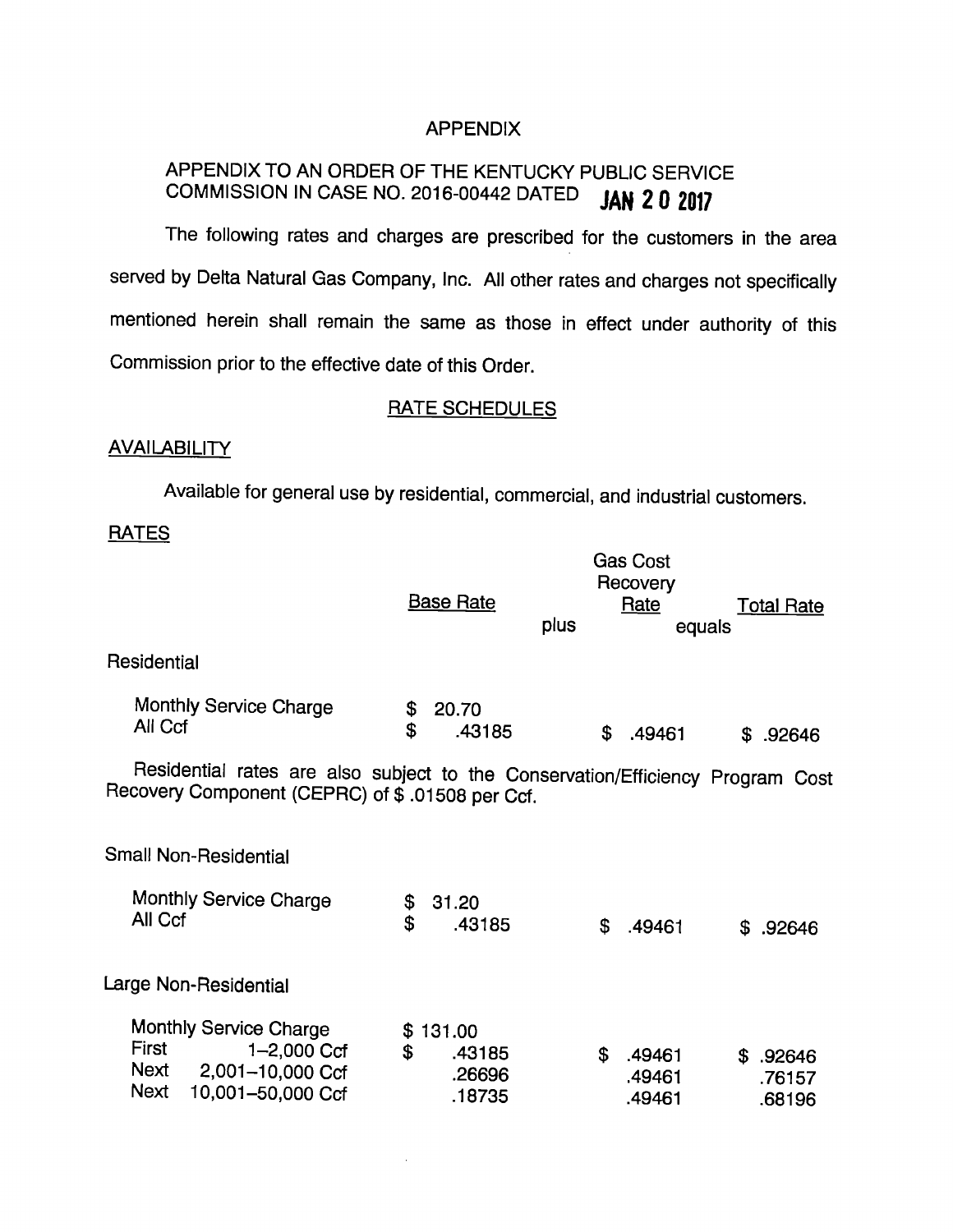|      | Next 50,001-100,000 Ccf | .14735 | .49461 | .64196 |
|------|-------------------------|--------|--------|--------|
| Over | 100,000 Ccf             | .12735 | .49461 | .62196 |

 $\sim$   $\sim$ 

 $\sim$ 

 $\sim 10^7$ 

 $\sim 10^{-10}$ 

# Interruptible

|       | Monthly Service Charge  | \$250.00     |        |          |
|-------|-------------------------|--------------|--------|----------|
| First | 1-10,000 Ccf            | \$<br>.16000 | .49461 | \$.65461 |
|       | Next 10,001-50,000 Ccf  | .12000       | .49461 | .61461   |
|       | Next 50,001-100,000 Ccf | .08000       | .49461 | .57461   |
| Over  | 100,000 Ccf             | .06000       | .49461 | .55461   |

 $\sim 10^{-11}$ 

 $\sim 10$